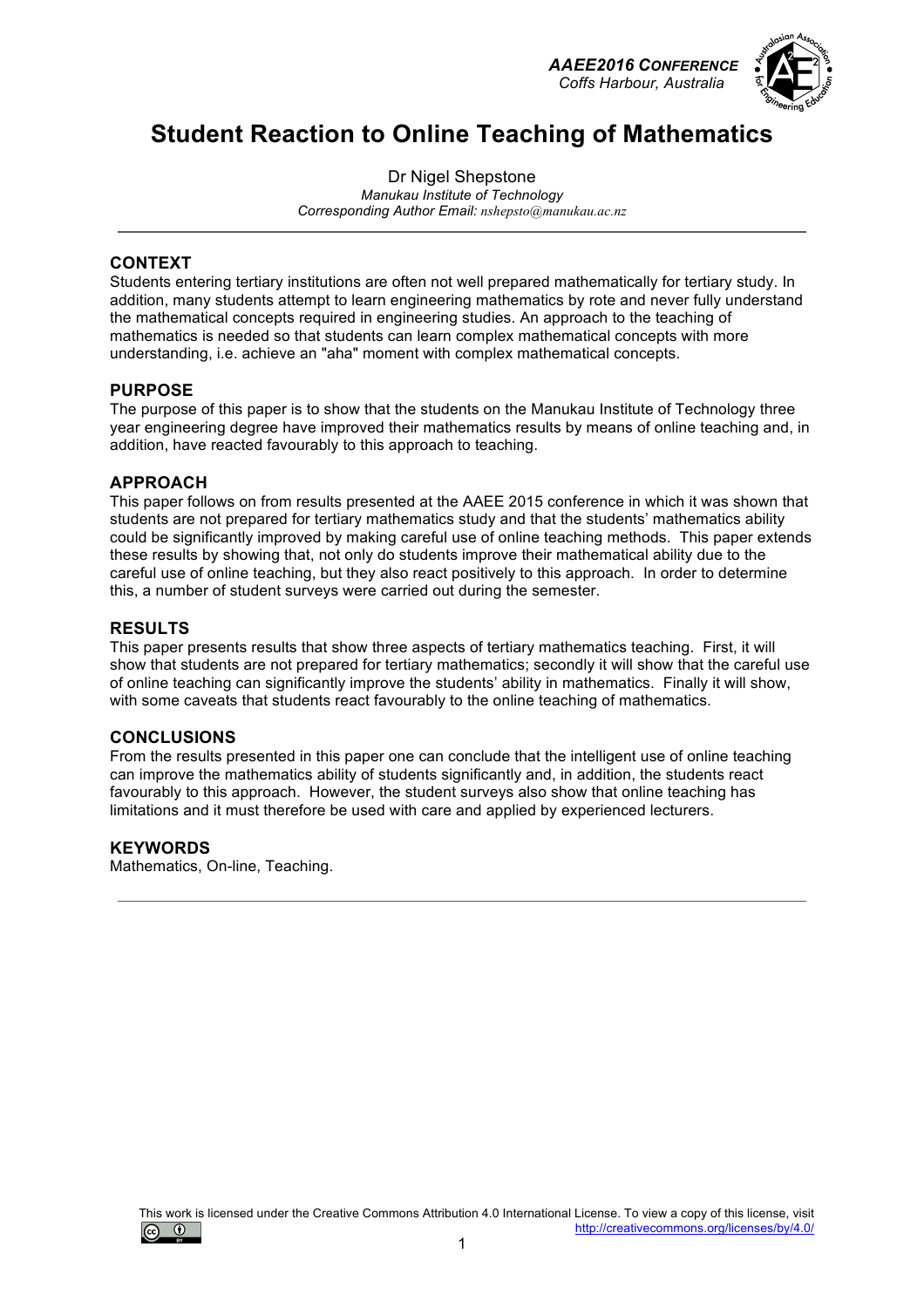## **Introduction**

This paper extends the work reported on during the AAEE Conference held in Torquay, Australia in 2015. The current introduction is similar to the introduction in the previous paper because the problems being dealt with in the two papers are the same. This paper, however, reports on new data not covered in the previous paper, viz. surveys of the students' reaction and opinions to this approach used for the teaching of mathematics.

Many students entering tertiary education in the technical fields have poor mathematics abilities as measured by the diagnostic test discussed below. This problem is particularly severe in the polytechnic sector. This paper looks at the approach taken at the Manukau Institute of Technology to mitigate this problem and the student's views of this approach.

The poor mathematics ability of the students affects not only their ability to solve numerical problems but also affects their ability to learn technical material (Soderstrom, & Bjork, 2014). In higher level subjects, mathematics is used as a language to explain cognitively complex topics and therefore students need to be fluent in mathematics in order to understand these explanations. If a student is not fluent in mathematics they will be forced to use their working memory to figure out the mathematics that is being used to explain the complex topic rather than using their working memory to comprehend the topic itself. This is particularly a problem because working memory is very limited, i.e. typically an average person can hold only seven independent concepts in working memory at a time (Baddeley, 2004). Therefore if the students have to think about the mathematics being used to do the explaining they will be unlikely to have sufficient working memory capacity to also think about the complex topic being explained. They will then have difficulty understanding and comprehending the new topic, i.e. new learning will fail (Brown, Roediger III, & McDaniel, 2014).

However, if the students are fluent in mathematics that is, they do not have to think about the mathematics they are using, they will be able to use all their limited working memory to think about the new topic being explained which in turn will improve the possibility of learning taking place (Willingham, 2009).

This effect of the lack of fluency in mathematics affecting learning applies in particular to the learning of more advanced mathematics (Barclay, Bransford, Franks, McCarrel, & Nitsch, 1974). If students are not fluent in the basic mathematical procedures, theorems, and axioms they will have great difficulty in advancing onto more complex topics for the same reason as described above: their limited working memory will be used in figuring out the basic mathematics rather than the advanced topics when they are being taught the advanced topics. They will then not develop a deep understanding of the higher mathematical concepts, i.e. they will not easily experience the 'aha' moments that are required when learning and ultimately understanding higher mathematical concepts. This is because these 'aha' moments, or moments of understanding, depend on being fluent in the basics of mathematics (Cumming & Elkins, 1999), (Alexander, Kulikowich, & Schulze, 1994). In addition, the more fluent the students are in mathematics the more likely it is that they will be able to see and understand how the different parts of mathematics interlink and thereby have a greater appreciation of mathematics and of the beauty of mathematics.

Finally, one of the important aspects of a tertiary education is developing the ability to undertake self-learning once one has graduated. Because the language of science, technology, and engineering is mathematics it is imperative that students graduating in these fields have a wide and fluent knowledge of mathematics (Bahrick & Hall, 1991), (Ellis, Semb, & Cole, 1998), (Ellenberg, 2014).

The next section describes the study undertaken at the Manukau Institute of Technology to measure the degree of the problem, i.e. the students' poor mathematics ability, and to develop strategies to overcome the problem.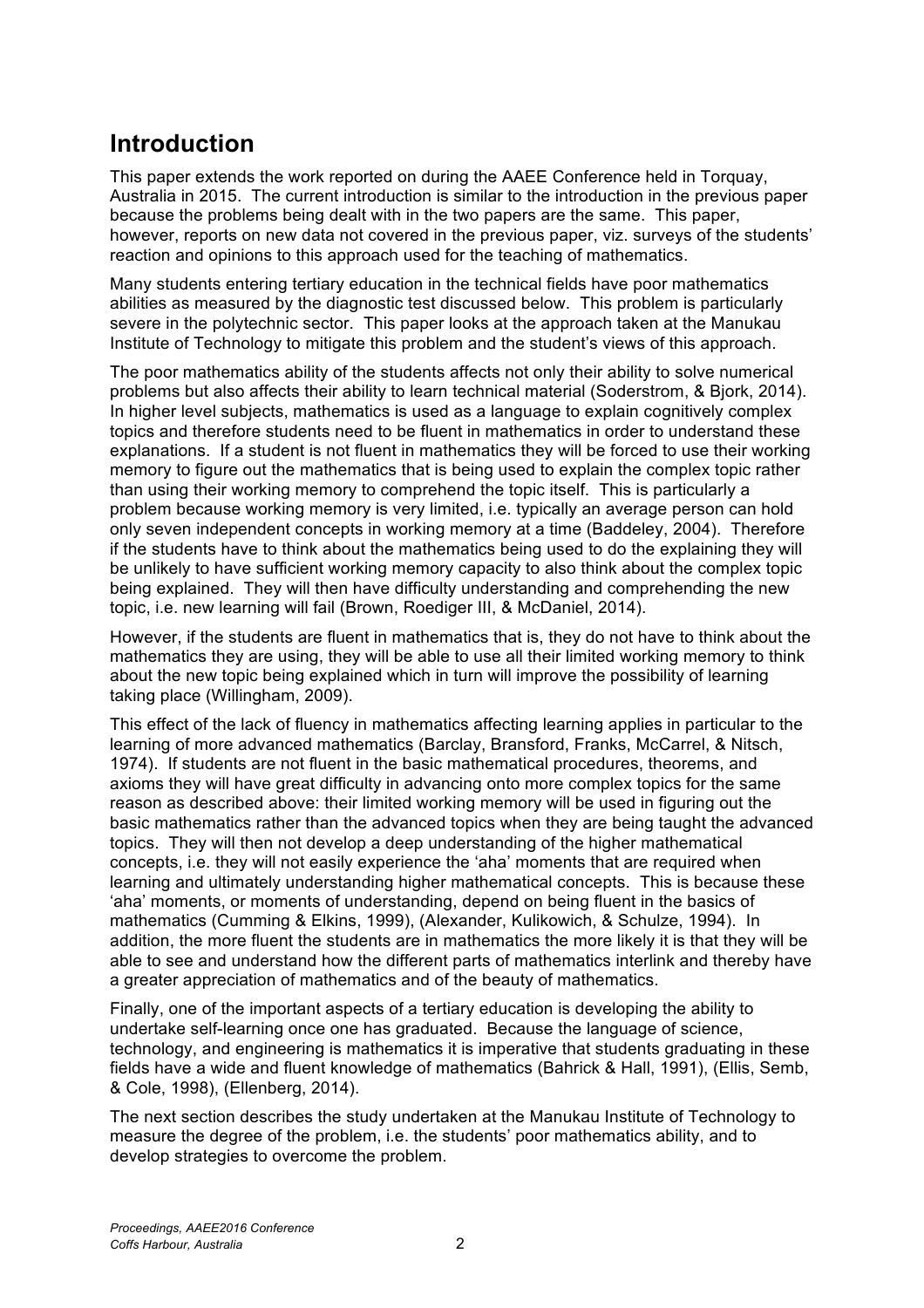### **The Background to the Manukau Institute of Technology Study**

The study at the Manukau Institute of Technology involved the students enrolling for the three year bachelor of engineering technology degree in electrical and mechanical engineering. The entry requirement in mathematics for enrolling on these programs is ideally year thirteen mathematics with calculus and year thirteen physics, or equivalent.

At the beginning of the semester the students enrolled in the first year mathematics course (141.514) are given a diagnostic test. This test used the school year eleven mathematics syllabus to create the questions. The year eleven syllabus was used based on the hypothesis that the students entering the first semester bachelor's degree mathematics course should be able to easily complete year eleven problems. The marks for the diagnostic test were not returned to the students. The reason for this was so as not to skew the students' view of their mathematical ability, that is, the lecturer did not want the students to develop a negative mind-set towards mathematics or to exacerbate an already negative mind-set. It has been shown by Dweck (2007) that a student's progress in mathematics is highly correlated with their mind-sets towards mathematics. It was merely explained to the students that the diagnostic test was used to aid the lecturer to target the semester's lectures at the correct cognitive level.

As shown in Appendix 1 and as presented at AAEE (2015) it is clear from these tests that the students' mathematical ability is poor. The average mark in the diagnostic test is 40.2% with a standard deviation of 25.0%. Of the 43 students that wrote the test only 15 (34.9%) achieved above 50%: which is usually taken as a pass mark. The diagnostic test provided a 'snapshot' of the students' ability in the first week of the semester.

In order to get an indication of how well the students' perception of their mathematical ability corresponded to their actual mathematical ability the students were asked to estimate the mark they thought they were going to obtain in the diagnostic test. The details of these results are also shown in Appendix 1. What these data showed is that not only was the students' mathematical ability poor but they did not realise it was poor. The absolute difference between what the students thought they were going to achieve and what they actually achieved is 12.4%, i.e. 0.5 standard deviations. In addition, as Appendix 1 shows, most of the students over estimated their mathematical ability. This combination of a poor ability in mathematics together with an inaccurate perception of their ability in mathematics makes enrolling of students in engineering degrees particularly problematic. This is because the students do not have an accurate view of their mathematical ability and, therefore, do not realise that they have a problem that is going to limit their chances of success in their degree studies (Atir, Rosenzweig, & Dunning, 2015).

It should be noted that the data shown in Appendix 1 covers five cohorts of students and five consecutive semesters of mathematics.

## **The Approach used at the Manukau Institute of Technology to Overcome the Problem of poor Mathematics Ability.**

In order to improve the mathematical ability of the students and to make their mathematical ability more fluent two principles of learning were implemented viz. extensive directed practice and feedback (Ericsson, 2016), (Ericsson, Kampe, & Tesch-Romer, 1993), (Kang, McDermott, & Roediger, 2007), (Oakley, 2014).

To give the students extensive directed practice in solving mathematical problems all the students were enrolled on MyMathLab Global an online mathematics package published by Pearsons. This package was set up so that each week the students had to complete a quiz consisting of number of exercise/tutorial problems related to the topic covered in lectures during that week. In total eleven, thirty-question quizzes were carried out during the 14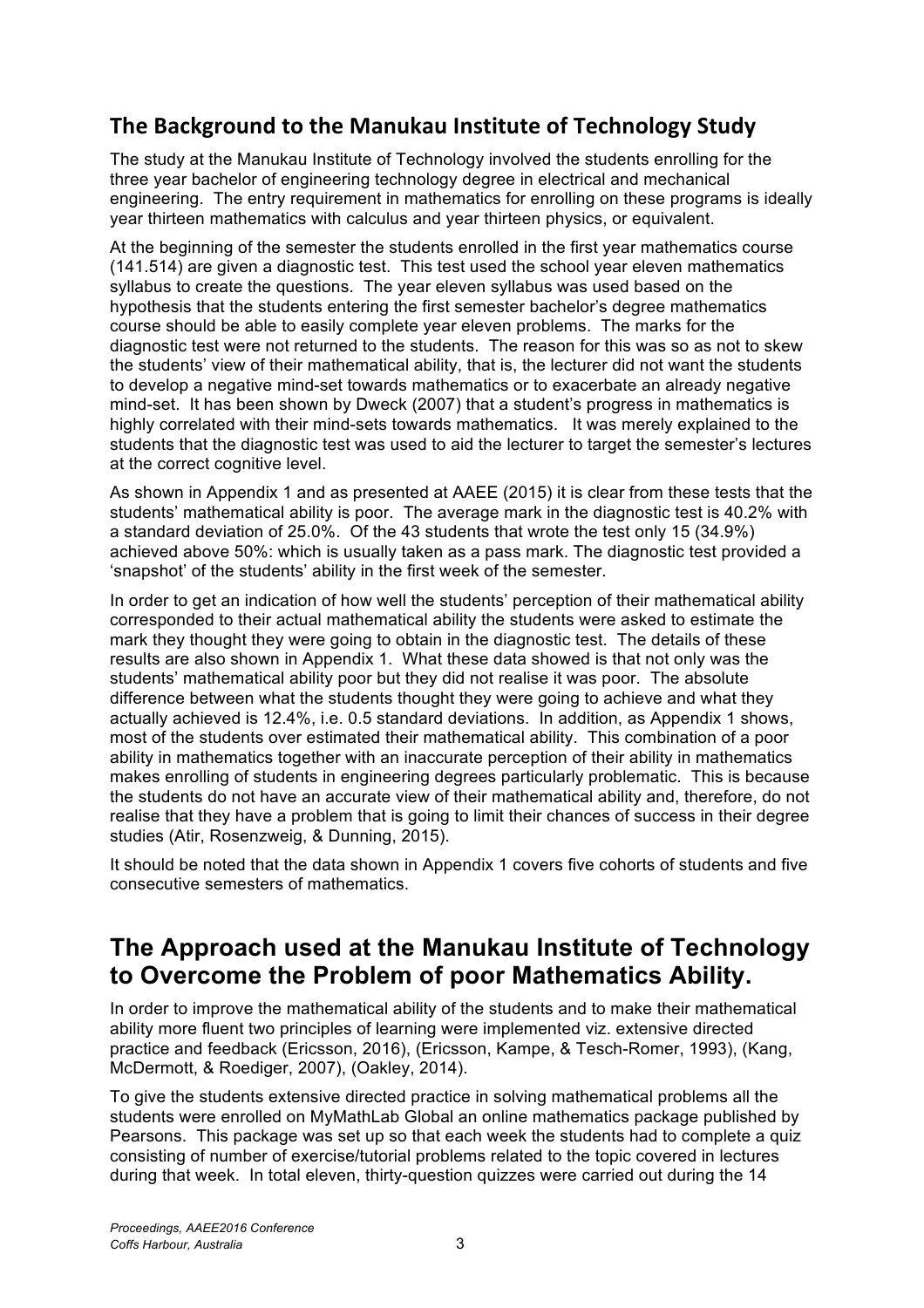week, one semester mathematics course and each quiz took between 1 and 2 hours depending on the ability of the students. In order to encourage the students to do the quizzes, the quizzes were allocated a total of 15% of the students final mark (most quizzes were allocated 1% and some were allocated 2% to give a total of 15%). These quizzes were directed because the lecturer was able to use MyMathLab Global to analyse the quiz results of previous cohorts of students and to put questions into the current quizzes that previous students had had difficulty with.

An important aspect of any form of learning is feedback on how one's learning is progressing. The MyMathLab Global package has a number of useful online feedback facilities. Firstly, when the students have completed a quiz they get immediate feedback on whether their answers were correct or not. Secondly, while they are doing the quiz there is a 'Help Me' function which allows the students to work through a step-by-step solution of a similar problem to the problem that they are working on. Thirdly, the package has a facility whereby the students can be referred to the section in the e-book that relates to the problem that they are working on. Fourthly, the students can get a worked example similar to the question that they are working on. Finally, while the students are working on the quizzes a human tutor is available for questions and feedback.

An important aspect of all this feedback is that it is stressed to the students, by the lecturer, that wrong answers are not a bad thing. Instead it is stressed that wrong answers facilitate learning on condition that the students make sure that they understand why the answer was wrong and how to obtain the correct answer (Duckworth, 2016).

Each week two hours of formal tutorial time is allocated to doing the quizzes and 3 hours is allocated to traditional lecture classes during which the topic theory and some worked examples are covered. During the tutorial/quiz time the students were encouraged to discuss problems and to work collaboratively. The lecturer provided tutorial assistance to the students which took the form of help with quiz problems or clarification of material covered in lectures.

# **Analysis of the Results**

At the end of the semester all the students sat a two hour mathematics exam. This exam was more difficult than the diagnostic test because it covered topics learnt during the semester. In particular it included complex numbers, matrices, differentiation, integration, and differential equations, none of which were in the diagnostic test. Appendix 1 shows the results of the diagnostic test and of the exam. It is clear from these results that the exam marks are considerably better than the diagnostic test marks even although the diagnostic test was easier.

An exam was used to assess the students' mathematics ability because this is a requirement of the accreditation board for the three year degree. Although examinations may not be the best method of assessing ability we cannot use other methods under the current accreditation system (BET, 2016).

In order to formalise this improvement the following was done. Firstly, a t-test was carried out to confirm that the averages of the diagnostic test and the exam were statistically different. As Appendix 1 shows, the probability that the averages were different is 99.9997%, i.e. the exam average was definitely statistically different to the diagnostic test average.

Secondly, the effect size of this difference in averages was calculated and found to be 0.70 standard deviations. In the educational field an effect size of greater than 0.4 standard deviations is regarded as good, i.e. it shows that significant learning has taken place (Hattie, 2009). Therefore an effect size of 0.70 shows that the above approach to teaching mathematics has been very effective.

The main aim of the above study was to improve the students' fluency in mathematics. Using the exam results as a proxy for how fluent the students had become in mathematics it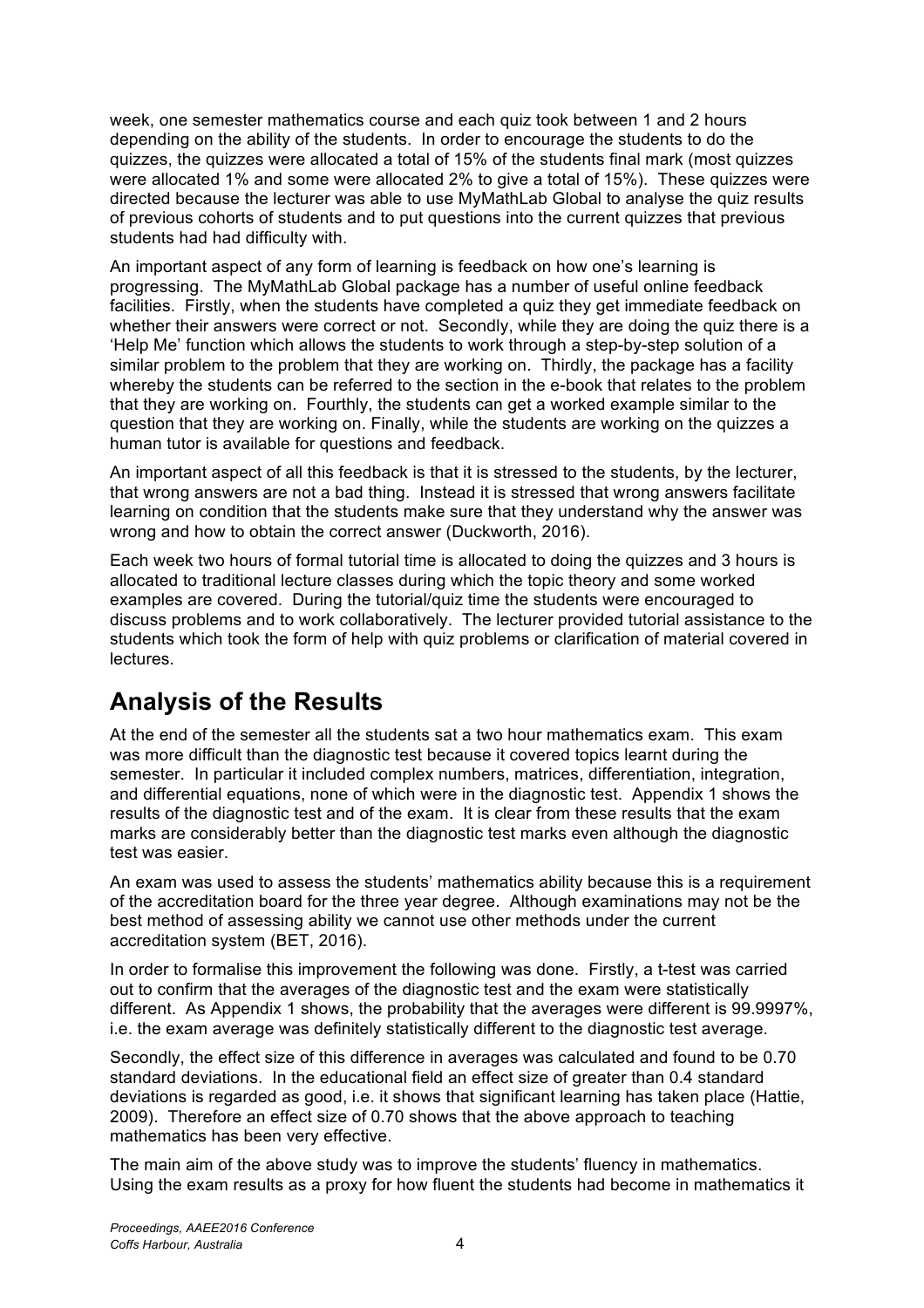may be hypothesised, with some confidence, that the students are significantly more fluent at the end of the semester than they were at the beginning.

This paper extends the above work by analysing the students' opinions of the way in which the course was run. Two surveys covering 21 students in each survey were done to determine the students' views. After about four weeks a first impressions survey was carried out and then towards the end of the semester a course evaluation survey was carried out. The results of these two surveys are show below:

| rable 1. First impression survey questions and results.<br>Question | <b>Answer Choice</b>     | % Response |
|---------------------------------------------------------------------|--------------------------|------------|
| The work load is fair and manageable?                               | Strongly agree or agree. | 95.46      |
| I like the way the course is taught?                                | Strongly agree or agree. | 100        |
| I am enjoying my programme?                                         | Strongly agree or agree. | 95.24      |

### **Table 1: First impression survey questions and results.**

The end of course survey results are shown below:

| Question                                                                             | <b>Answer Choice</b>     | % Response |  |  |
|--------------------------------------------------------------------------------------|--------------------------|------------|--|--|
| Overall this course is good?                                                         | Strongly agree or agree. | 100        |  |  |
| The content and level of this course has been what I expected?                       | Strongly agree or agree. | 90.48      |  |  |
| The work load and pace has been fair and manageable?                                 | Strongly agree or agree. | 85.72      |  |  |
| The learning materials and assessments have been relevant and<br>easy to understand? | Strongly agree or agree. | 95.23      |  |  |
| Teaching on this course is effective?                                                | Strongly agree or agree. | 100        |  |  |
| Overall I am enjoying my programme and learnt what I needed?                         | Strongly agree or agree. | 90.48      |  |  |

#### **Table 2: End of course survey questions and results.**

Note that questions in the surveys that did not relate to the mathematics course were not included in the above tables.

The students were also asked to state what they liked about their study at the Manukau Institute of Technology and also what they thought could be improved. A selection of these comments is given below:

*I like the methodology of teaching and friendly atmosphere.*

*The way the class is taught is simple making the information intake easy.*

*The balance workload and enough practice strengthen mathematical concepts.*

*The way of teaching and format of study.*

*Everything is so far good and would like to have two quizzes like mymathlabglobal to all the other subjects.*

The students did not make any relevant negative comments about using MyMathLab Global for mathematics practice. See appendix two for all the students' comments on the end of course survey.

## **Discussion and Conclusion**

As shown in the paper presented at the AAEE (2015) conference the use of an online practice package produced significant improvements in the students fluency with mathematics which should lead onto an improved ability to understand more advanced mathematics and to learn engineering subjects in which mathematics is used as a 'language' for teaching.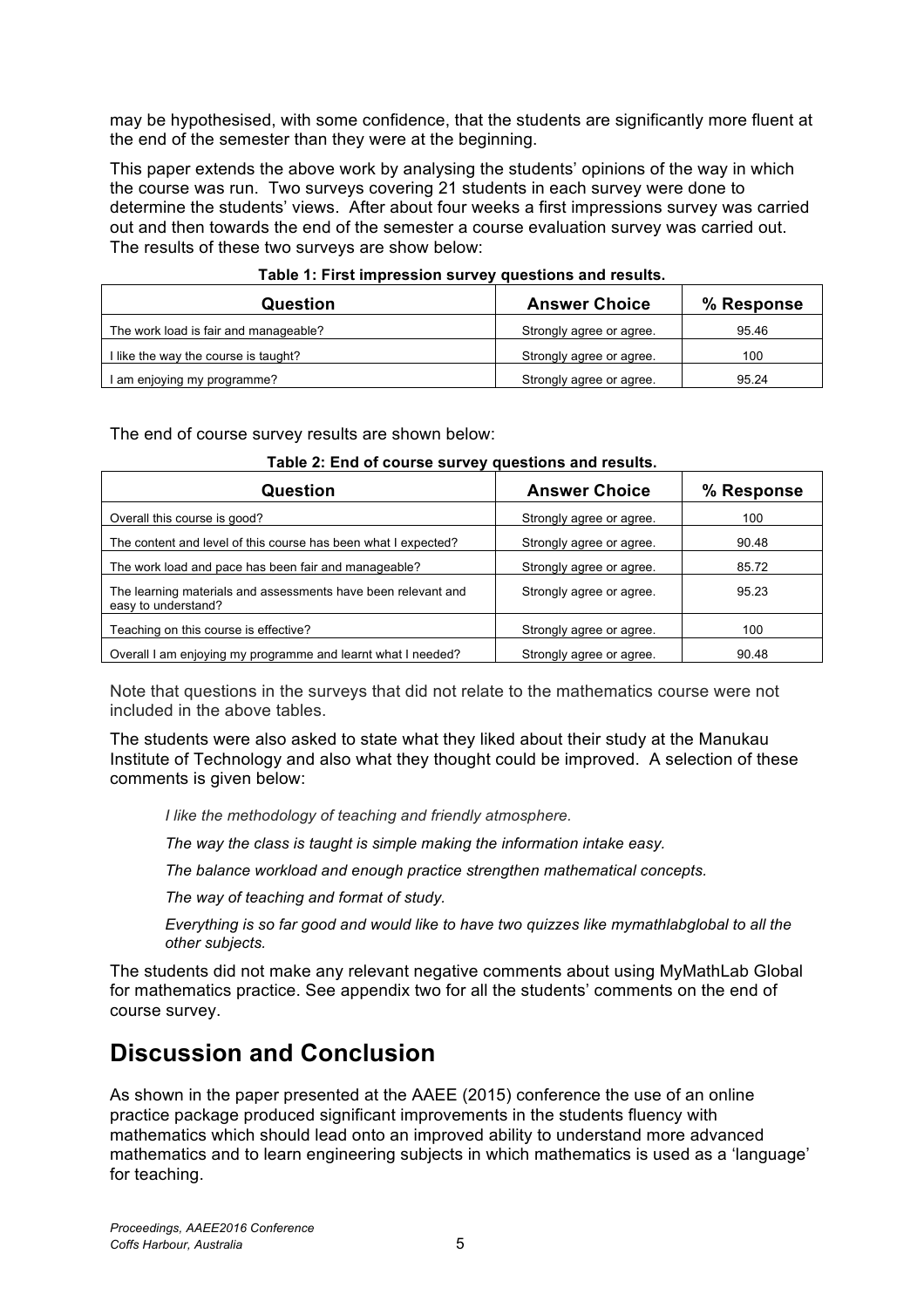The above results from the student surveys show that the students did not have any negative comments to make about using an online practice package. In addition, some students felt that a similar approach in other subjects would be advantageous (see the student comment above). Subjects such as electrical circuit theory, which students historically have had difficulty with, would possibly benefit from a similar online package to the one used for mathematics.

An important point about using computer aided teaching is that the computer should allow teaching to be taken beyond what can be done by a human lecturer without modern information technology. The above study with MyMathLab Global illustrates this point. As mentioned above 11 thirty question quizzes were given to the students during the semester, i.e. 330 questions per student. Each student did the quizzes at least once, over half the class did the quizzes twice and some students did them three or four times. (The reason the students were motivated to repeat the quizzes was that if they did the quiz more than once their highest mark would count towards their course mark for the subject.)

On average each student did each quiz twice so that in a class of 21 students a total of 13 860 questions were done by the students. It would be very difficult for a lecturer to mark this amount of material during a semester and provide the necessary feedback to each individual student. Therefore what this online package allows is for the teaching to go beyond what a human lecturer without computer assistance can do. Much of the computer assisted teaching used currently merely replicates what a human lecturer can do and at best allows greater access by large numbers of students to conventional teaching. This is obviously beneficial but it does not make full use of the potential of modern technology. What we as educators should be investigating is ways of using modern technology to go beyond what human lecturers can do.

This approach to student practice could be more widely applied in engineering because in the author's opinion it would be particularly suited to subjects such as electrical circuit theory, engineering mechanics, electronics, etc.

### **References**

- Atir, S., Rosenzweig, E., & Dunning, D. (2015). When knowledge knows no bounds. *Psychological Science*, *26/8*, 1295-1303.
- Alexander, P.A., Kulikowich, J.M., & Schulze, S.K. (1994). How subject matter knowledge affects recall and interest. *American Educational Research Journal, 31,* 313-337.
- Baddeley, A., (2004). *Your memory: A user's guide*. Richmond Hill, Ontario: Firefly Books.
- Bahrick, H.P. &Hall, L.K. (1991). Lifetime maintenance of high school mathematics content. *Journal of Experimental Psychology: General*, *120*, 20-33.
- Barclay, J.R., Bransford, J.D., Franks, J.J., McCarrel, N.S., & Nitsch, K. (1974). Comprehension and semantic flexibility. *Journal of Verbal Learning and Verbal Behavior*, *13,* 471-481.
- BET*, (2016). Bachelor of Engineering Technology Course Descriptors Document – Version 2, Updated July 2016.*
- Brown, P.C., Roediger III, H.L., & McDaniel, M.A. (2014). *Make it Stick: The Science of Successful Learning.* Massachusetts: Harvard University Press.

Cumming, J. & Elkins, J. (1999). Lack of automaticity in the basic addition facts as a characteristic of arithmetic learning problems and instructional needs. *Mathematical Cognition*, *5*, 149-180.

- Duckworth, A. (2016). *Grit: The Power of Passion and Perseverance.* New York: Scribner Dweck, C. (2007). *Mindset: The new psychology of success*. New York: Ballantine Books.
- Ellis, J.A., Semb, G.B., & Cole, B. (1998). Very long-term memory for information taught in school. *Comparative Educational Psychology, 23,* 419-433.
- Ellenberg, J. (2014). *How Not to Be Wrong: The Power of Mathematical Thinking*. New York: Penguin Press.
- Ericsson, A. (2016). Peak*: Secrets from the New Science of Expertise*. New York: Eamon Dolan/Houghton Mifflin Harcourt.
- Ericsson, K.A., Kampe, R.T., & Tesch-Romer, C. (1993). The role of deliberate practice in the acquisition of expert performance. *Psychological Review*, *100*, 363-406.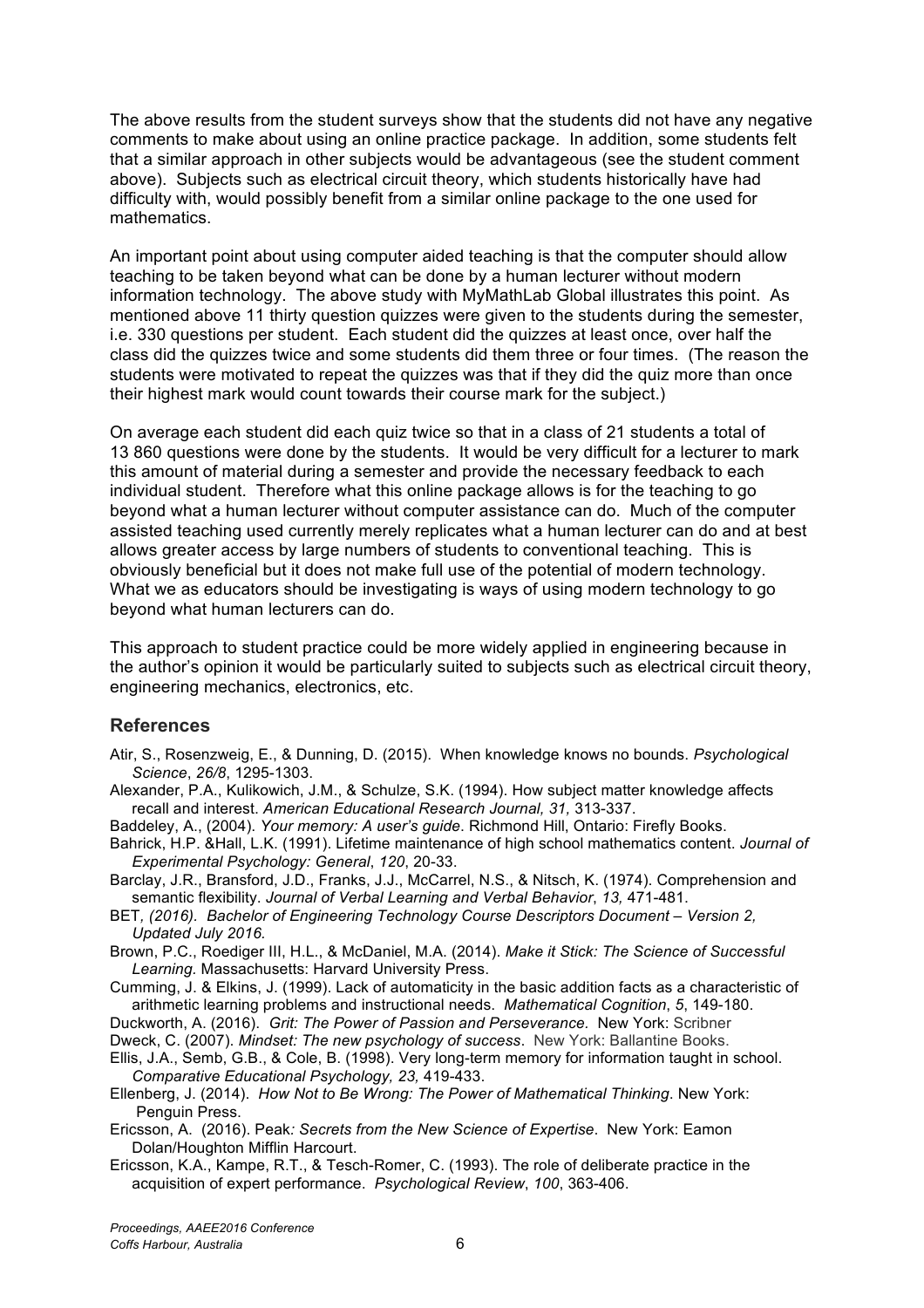Gladwell, M. (2008). *Outliers: The Story of Success*. New York: Little Brown.

Hattie, J. (2009). *Visible Learning: A Synthesis of over 800 Meta-Analyses relating to Achievement*. London: Routledge.

Kang, S.H., McDermott, K.B., & Roediger, H.L. (2007). Test format and corrective feedback modify the effect of testing on long term retention. *European Journal of Cognitive Psychology, 19,* 528-558.

Oakley, B. (2014). *A Mind for Numbers: How to Excel at Math and Science.* New York: TarcherPerigee.

Schacter, D.L. (2002). *The seven sins of memory: How the mind forgets and remembers.* Boston: Houghton Mifflin.

Soderstrom, D.S., & Bjork, R.A. (2014). Learning vs performance, in Dunn, D.S. (ed.), *Oxford Bibliographies in Psychology*. New York: Oxford University Press.

Willingham, D.T. (2009). *Why don't students like school?* San Francisco: Jossey-Bass.

### **Appendix 1**

The following is a summary to the statistical analysis of the students' mathematics results. The full analysis is given in the previous paper.

|                                      | Diagnostic Test (%) | <b>Examination (%)</b> |
|--------------------------------------|---------------------|------------------------|
| Assessment average                   | 40.2                | 59.9                   |
| Assessment std. dev.                 | 25.0                | 27.8                   |
| Maximum Mark                         | 94.9                | 100.0                  |
| Minimum Mark                         | 2.6                 | 5.8                    |
| Median                               | 35.9                | 59.4                   |
| Combined std. dev.                   | 28.1                |                        |
| Overall effect size                  | 0.70                |                        |
| Number of students                   | 43                  |                        |
| 95% tolerance on mean                | 7.86                | 8.75                   |
| Upper/Lower 95% limit                | 48.1                | 51.1                   |
| <b>Student-t Test</b>                | 0.000003            |                        |
| Difference between test and estimate | 12.4                |                        |
| Maximum effect size                  | 2.52                |                        |

### **Appendix 2**

All the end of course student responses to the question: "What have you really liked about your study at MIT?"

> **Responses**  1 The way of teaching and format of study. 2 Deez nutz (sic) 3 The maths 4 The venue campus close to my place 5 Learnings 6 Good lecturer 8 Learning materials eg (sic), past exams papers. 9 Learning new and effective things

10 Classes are taught easily and are manageble (sic)

11 decentish (sic) pace 12 The personal feeling, like im (sic) not a number. M 13 Everything is so far good and would like to have two quizzes like mymathglobal (sic) to all the other subjects 14 Best lecturer

15 Lecturer is awesome - work is easy to follow.

#### All the end of course student responses to the question: "What could we have improved?" 10 Engineering classes should be 3 days a week

**Responses** 

1 Everything is good about staff 2 None 3 Nothing 4 Timetable, teaching materials need to verify before course start. 5 Need field trips. 6 Facilities and classrooms.

7 Splitting the course schedule

- 8 The pace of this course.
- 9 The time schedule is too long

only. More time for self study (sic). 11 The timetable. 12 Engineering class would be 3 full days in a week so students can have a (sic) opportunity (sic) do hard work on assignments More (sic). 13 Class times. Too late into the day for maths don't you think? 14 Longer break in between 3 hour lecture